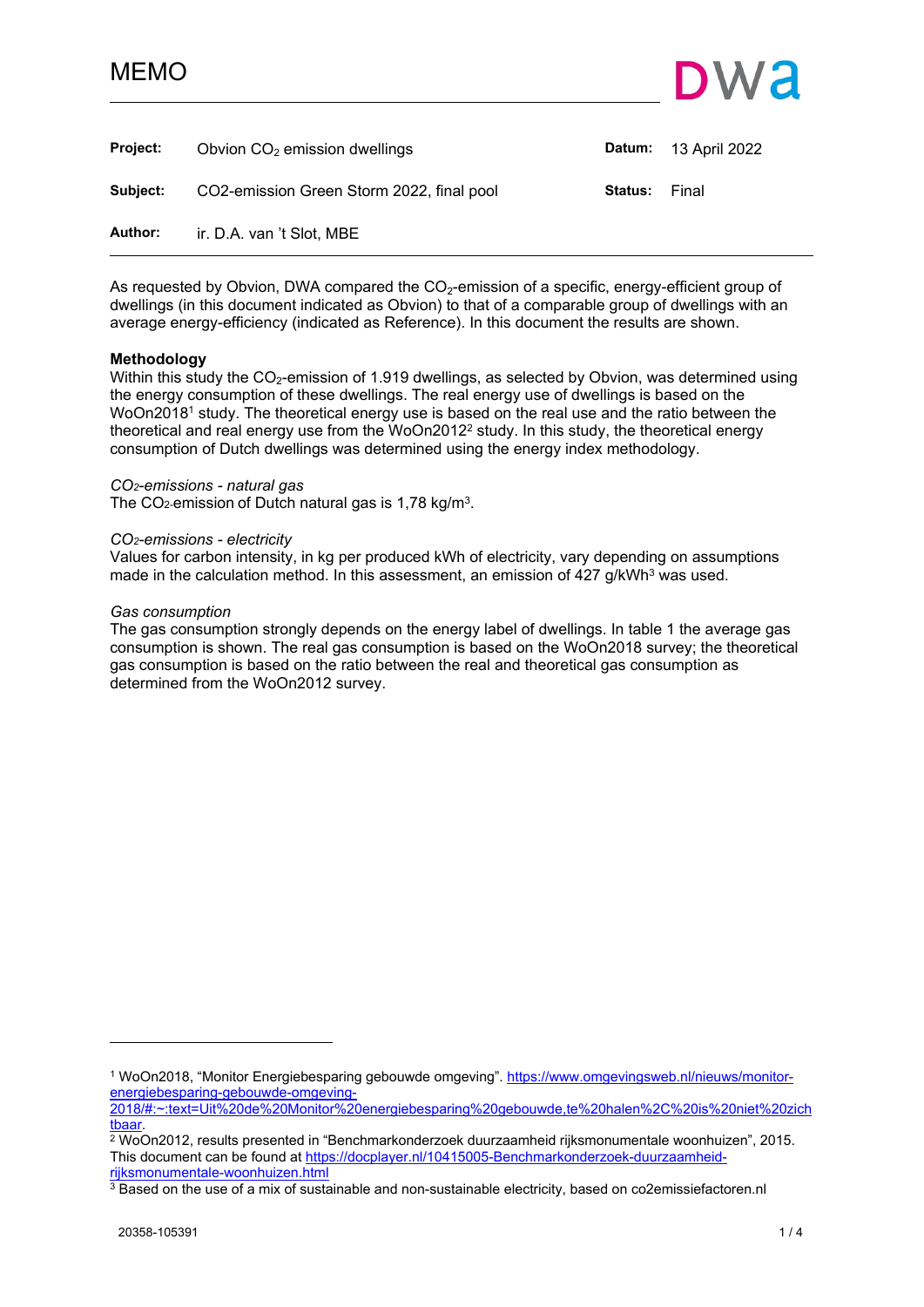#### *Table 1 Average gas consumption<sup>1</sup>*

| <b>Energy label</b> | <b>Real gas consumption</b><br>(m <sup>3</sup> /year) | Theoretical gas consumption (m <sup>3</sup> /year) |
|---------------------|-------------------------------------------------------|----------------------------------------------------|
| Α                   | 1.193                                                 | 1.186                                              |
| B                   | 1.1534                                                | 1.301                                              |
| C                   | 1.337                                                 | 1.610                                              |
| D                   | 1.453                                                 | 1.934                                              |
| E                   | 1.556                                                 | 2.504                                              |
| F                   | 1.589                                                 | 2.949                                              |
| G                   | 1.537                                                 | 3.843                                              |

From table 1 it was found that the theoretical gas consumption is not a good indication of the real gas consumption. Therefore, the real gas consumption was primarily used in this survey.

#### *Electricity consumption*

As proved by ECN and others<sup>5</sup> there is hardly any correlation between the consumption of electricity and the energy label. At most 19% of the electricity consumption is attributed to the building; over 80% is attributed to the number and behaviour of the residents and their household equipment. Therefore, in this survey an average consumption of  $2.760^6$  kWh was assumed for all dwellings.

#### **Group composition**

In table 2 some relevant parameters of the groups are shown. The parameters show that the pool of Obvion has less condominiums than the reference. Furthermore, the pool of dwellings of Obvion has significantly younger buildings.

*Table 2 Composition of the groups*

|                        | <b>Obvion</b> | <b>Reference</b> |
|------------------------|---------------|------------------|
| Number of dwellings    | 1.919         | 1.919            |
| Percentage condominium | 19.4%         | 35.6%            |
| Average building year  | 2002          | 1965             |

Figure 1 shows the distribution of the energy labels of Obvion and the reference group. The reference group is based on a labeldistribution according to the Dutch average (mix of provisional and definitive labels). This label distribution of the reference group is based on the Calcasa survey, Q1 20218. It is clear that the percentage of A-labels is much higher in the pool of Obvion.

<sup>4</sup> The average real gasconsumption of B-dwellings is slightly lower than the average consumption of A-label dwellings. The consumption depends on the size of the dwelling, the number of people that live in the dwelling et cetera.

<sup>5</sup> Energietrends in Nederland', 2014 van ECN, Energie-Nederland en Netbeheer Nederland,

[https://www.netbeheernederland.nl/\\_upload/Files/Energietrends\\_2014\\_140.pdf](https://www.netbeheernederland.nl/_upload/Files/Energietrends_2014_140.pdf)

<sup>6</sup> Centraal Bureau voor de Statistiek (CBS), 2020,

<https://opendata.cbs.nl/statline/#/CBS/nl/navigatieScherm/thema>

<sup>&</sup>lt;sup>7</sup> Compendium voor de Leefomgeving, Rijksoverheid, 2018, <u><https://www.clo.nl/onderwerpen></u> 8 See [https://www.calcasa.nl/nieuws/2021-q1-wox-kwartaalbericht-vergroening-nederlandse-woningmarkt-heeft](https://www.calcasa.nl/nieuws/2021-q1-wox-kwartaalbericht-vergroening-nederlandse-woningmarkt-heeft-nog-lange-weg-te-gaan)[nog-lange-weg-te-gaan](https://www.calcasa.nl/nieuws/2021-q1-wox-kwartaalbericht-vergroening-nederlandse-woningmarkt-heeft-nog-lange-weg-te-gaan)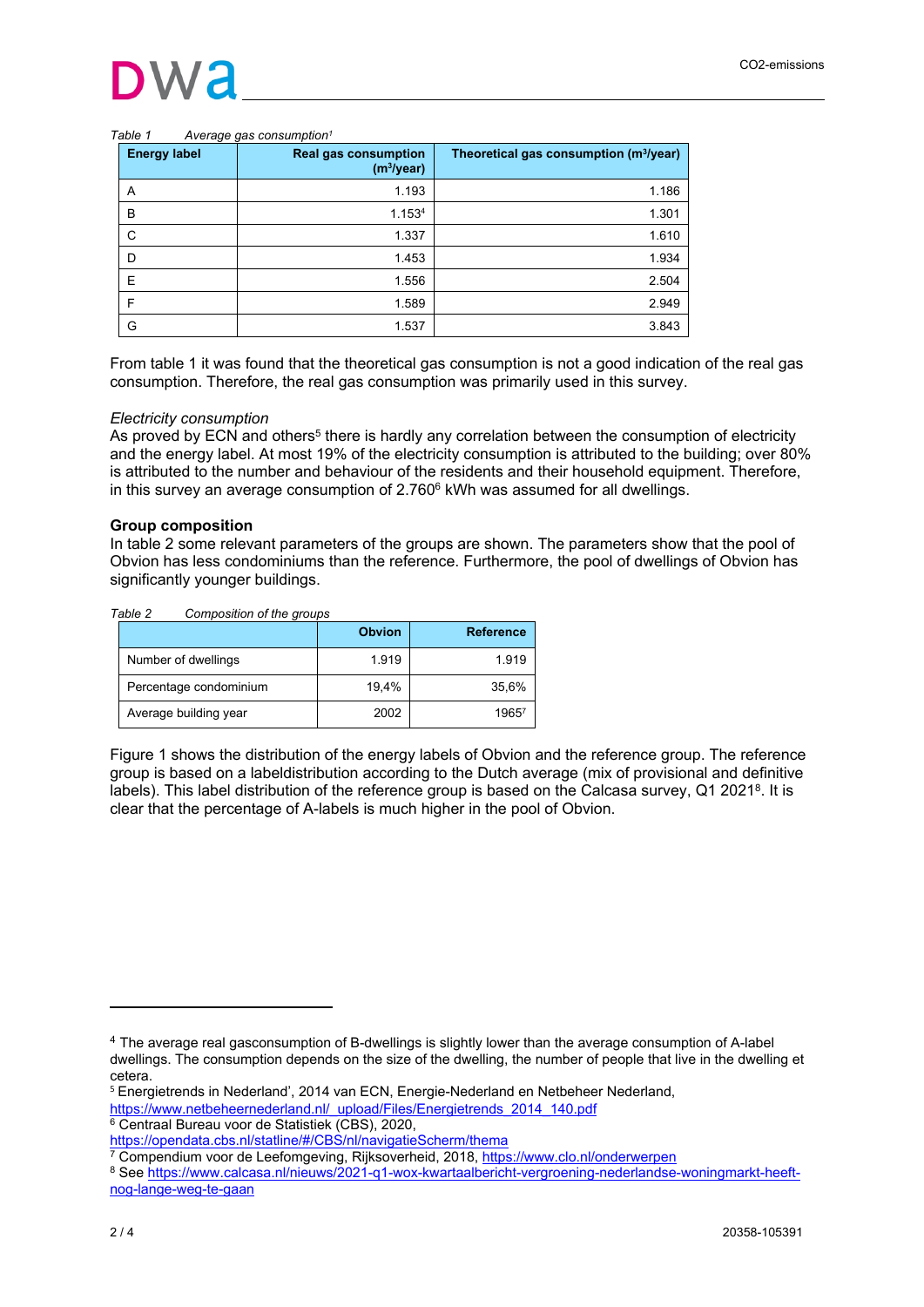

*Figure 1 Distribution of energy labels for both groups*

### **CO2-emission**

Table 3 shows the  $CO<sub>2</sub>$ -emisions of both groups, based on the real energy consumption. It is found that the difference in the  $CO<sub>2</sub>$ -emissions is 6%. The difference in emissions, based on the theoretical energy consumption (table 4) is 22%. This is caused by the fact that the real gas consumption depends less on the energy label than the theoretical gas consumption.

| Table 3<br>$CO2$ -emissions, based on the real energy consumption |
|-------------------------------------------------------------------|
|-------------------------------------------------------------------|

|                                  |                      | <b>Obvion</b> | <b>Reference</b> |
|----------------------------------|----------------------|---------------|------------------|
| Average gas consumption          | $m^3$ /year/dwelling | 1.193         | 1.317            |
| Average electricity consumption  | kWh/year/dwelling    | 2.760         | 2.760            |
| Average $CO2$ -emision           | kg/year/dwelling     | 3.302         | 3.524            |
| Total CO <sub>2</sub> -emissions | ton/year             | 6.337         | 6.762            |
| Difference in $CO2$ -emision     | ton/year             | 425           |                  |
| Difference in $CO2$ -emision     | %                    | 6%            |                  |

In table 4 the  $CO<sub>2</sub>$ -emisions of both groups are shown, based on the theoretical energy consumption. The results show that the absolute difference in the  $CO<sub>2</sub>$ -emissions in this case is over a factor four more than when they are based on the real energy consumption.